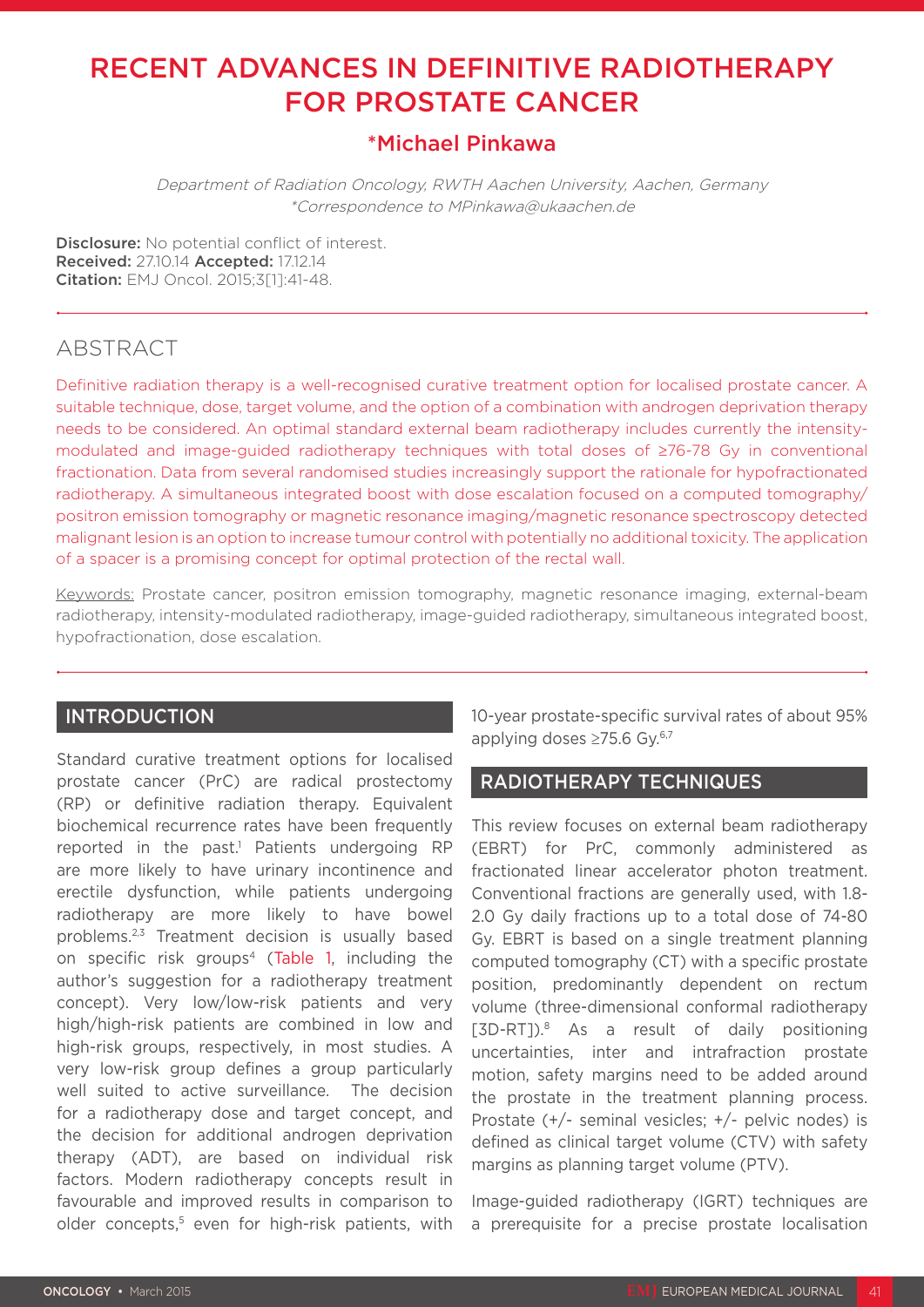for every EBRT fraction and reduction of safety margins. Biochemical tumour control has been shown to be significantly lower for patients with larger rectum volumes in the treatment planning CT scans even if a posterior safety margin of 1 cm is considered without IGRT techniques.<sup>9</sup> Cone beam CT, ultrasound localisation with dedicated ultrasound imaging system, fiducial markers (intraprostatic gold markers, fiducial catheters) in combination with MV/kV portal imaging are used to correct patient set-up.<sup>10,11</sup> Higher technology fiducials include electromagnetic transponders, which transmit radiofrequency waves and require special localisation and tracking systems that track prostate motion during an EBRT fraction.12 According to an evaluation of inter and intrafraction prostate displacements, safety margins of 9 mm/15 mm/10 mm versus 4 mm/4 mm/4 mm are required in the superior-inferior/ anterior-posterior/lateral directions without versus with daily image guidance to assure treatment of PrC with an adequate precision.<sup>13</sup>

Intensity-modulated radiotherapy (IMRT) is an advanced 3D-RT technique, often regarded as the current standard technique for primary PrC EBRT, improving dose conformity and reducing the dose to organs at risk in comparison to conventional 3D-RT.5 A multileaf collimator is required for IMRT. Leafs are either on constant positions (step-and-shoot IMRT) or they are moving during irradiation (dynamic IMRT). Terms such as VMAT (volumetric modulated arc therapy) or Rapid Arc are used for specific dynamic IMRT technologies with simultaneous rotation of the gantry and leafs, allowing the delivery of a treatment fraction within 1-2 minutes. Tomo Therapy®, Vero®, or CyberKnife® are specific linear accelerator technologies. A CyberKnife® (linear accelerator mounted on a robotic arm) is exclusively used for hypofractionated (high dose per fraction) or single dose (also known as radiosurgery) treatments.

| <b>Risk Group</b>                    | Risk group definition                                                                                                                                        | External beam radiotherapy concept |                                                                                      |  |
|--------------------------------------|--------------------------------------------------------------------------------------------------------------------------------------------------------------|------------------------------------|--------------------------------------------------------------------------------------|--|
| Very low risk                        | Stage T1c<br>Gleason score ≤6<br>$PSA$ <10 ng/ml<br>fewer than 3 prostate biopsy<br>cores positive, ≤50% cancer in<br>each core<br>PSA density <0.15 ng/ml/g | dose                               | ≥72-74 Gy                                                                            |  |
|                                      |                                                                                                                                                              | target volume                      | prostate $+/-$ base of semi-<br>nal vesicles                                         |  |
| Low risk                             | Stage T1-T2a<br>Gleason score $\leq 6$<br>PSA <10 ng/ml                                                                                                      |                                    |                                                                                      |  |
|                                      |                                                                                                                                                              | <b>ADT</b>                         | no indication                                                                        |  |
| Intermediate risk                    | Stage T2b-T2c or<br>Gleason score 7 or<br>PSA 10-20 ng/ml*                                                                                                   | dose                               | ≥76-78 Gy                                                                            |  |
|                                      |                                                                                                                                                              | target volume                      | prostate + (base of) semi-<br>nal vesicles                                           |  |
|                                      |                                                                                                                                                              | <b>ADT</b>                         | +/- neoadjuvant/adjuvant<br>ADT for 4-6 monts                                        |  |
| High risk                            | Stage T3a or<br>Gleason score 8-10 or<br>$PSA > 20$ ng/ml<br>Stage T3b-T4                                                                                    | dose                               | ≥76-78 Gy                                                                            |  |
|                                      |                                                                                                                                                              | target volume                      | prostate + (base of) semi-<br>nal vesicles, risk adapted<br>treatment of pelvic Imph |  |
| Very high risk (locally<br>advanced) |                                                                                                                                                              |                                    | nodes                                                                                |  |
|                                      |                                                                                                                                                              | <b>ADT</b>                         | + 2-3 years adjuvant ADT                                                             |  |

#### Table 1: Prostate cancer recurrence risk definitions and corresponding radiotherapy concept.

\*Patients with multiple adverse factors may be shifted into the next higher risk group. PSA: prostate-specific antigen; ADT: androgen deprivation therapy.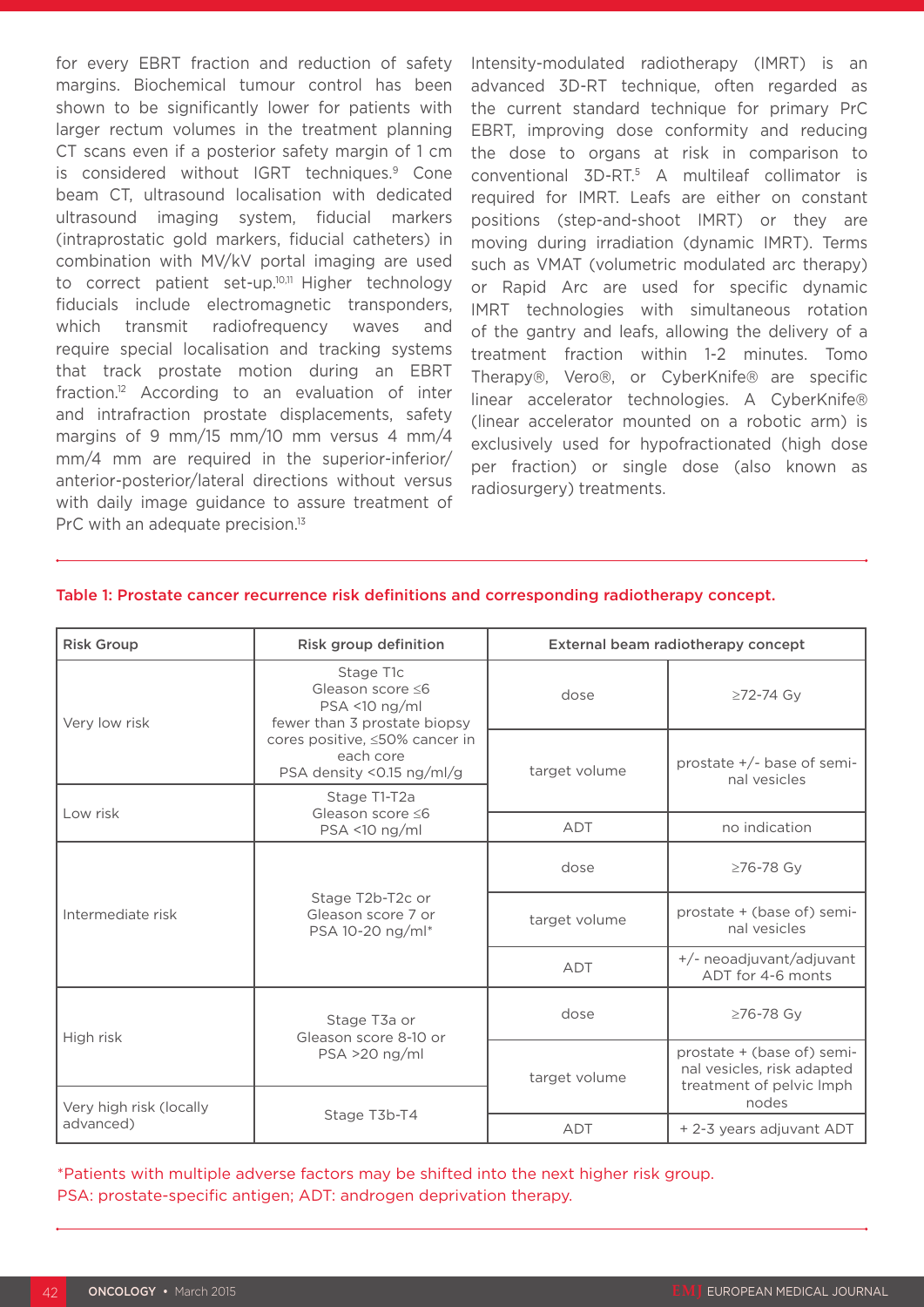## DOSE ESCALATION

Several randomised EBRT dose escalation studies have been performed in the last few decades, demonstrating a biochemical and clinical recurrence free survival benefit for total doses of 74-78 Gy in comparison to doses of 64-70 Gy.<sup>14,15</sup> As the majority of patients were recruited in the 1990's, treatment consisted of conformal radiotherapy without IGRT. Dose escalation has been shown to significantly prevent biochemical failure in all risk groups in meta-analyses of randomised trials.14,15 A meta-regression analysis demonstrates an advantage of 14% (82% versus 96%), 18% (71% versus 89%), and 19% (51% versus 70%) in low, intermediate, and high-risk patients, respectively, for the biochemical control after 5 years for doses of 80 Gy in comparison to 70 Gy.<sup>14</sup> However, high dose radiotherapy was associated with a significantly greater risk of late >Grade 2 gastrointestinal (GI) toxicity (hazard ratio 1.58 [1.24-2]; p<0.001<sup>14</sup> or 1.72 [1.42-2.08]; p<0.001<sup>15</sup>). No difference resulted in overall mortality rates (MRs) and PrC MRs. The 10-year-PrC specific MRs were 8.4% in the high dose versus 9.3% in the conventional dose arms.15 Taking into account a usually slow progression of PrC, a longer followup will probably be required to demonstrate differences in survival rates in dose escalation trials. In an international salvage ADT trial, the time from salvage ADT to death was estimated at about 9 years, with only 17% of patients dying of PrC after 7 years.<sup>16</sup>

After a median follow-up period of 9 years, the MD Anderson dose escalation trial reported a significant disease-free survival benefit was reported in the group of patients with an initial prostate-specific antigen (PSA) >10 ng/ml (2% versus 15%; p=0.03) as well as in the group of highrisk patients (4% versus 16%; p=0.05).<sup>6</sup> As dose escalation increases biochemical tumour control, high doses of ≥76-78 Gy can be applied for all risk groups. The time to long-term salvage ADT is significantly delayed.<sup>17</sup> Higher toxicity rates must be weighed up against this benefit, so that modern radiotherapy techniques are particularly important in dose escalated treatment concepts. For older patients, especially low-risk patients or intermediate-risk patients with a PSA <10 ng/ml, lower doses of 70-74 Gy might be sufficient, as biochemical recurrence leads to a clinical recurrence in only a small percentage of patients. Dose escalation to ≥76-78 Gy can be generally recommended for intermediate and highrisk patients who are at greater risk of developing a metastatic disease.

### TARGET VOLUME

CTV always includes the whole prostate. Focusing irradiation only on parts of the prostate is not useful as PrC is known to occur multifocally.18 As only the proximal 2 cm are involved in >90% of patients,<sup>19</sup> the base of seminal vesicles should be included in the CTV in intermediate and highrisk patients. The elective irradiation of pelvic lymph nodes (PLNs) is discussed controversially. Whole pelvic radiotherapy (WPR) might improve outcomes of patients with PLN involvement by sterilising microscopic disease. An advantage in respect of biochemical recurrence-free survival in comparison to irradiation of the prostate only could be shown in a retrospective study after lymphadenectomy and histologically proven lymph node invasion in 415 patients<sup>20</sup> and in a large prospective randomised study with a total of 1,323 patients (radiation therapy oncology group [RTOG] 9,413, primary EBRT), particularly with neoadjuvant antiandrogen therapy.<sup>21</sup> PLNs were included for patients with an invasion risk of at least 15%. Smaller EBRT volumes encompassing only the true pelvis (or mini-pelvis) appear to be inadequate. Whole pelvic EBRT up to the level of the L5-S1 interspace was associated with improved progression-free survival rates in comparison to mini-pelvis EBRT or prostate only EBRT.<sup>22</sup> The studies that failed to show the benefit of PLN irradiation, RTOG 7,707 and GETUG-01,23,24 did not use WPR as defined on the RTOG 9,413 study, did not consistently use antiandrogen therapy (AAT), and included relatively favourable patients. In large randomised studies demonstrating the benefit of long-term AAT for locally advanced PrC, PLNs were included in the target volume up to doses of 44-50 Gy.25,26 Treatment concepts in these studies should be the basis for generally accepted standards.

## ANDROGEN DEPRIVATION THERAPY (ADT)

EBRT with ADT has been shown to be associated with a survival benefit in comparison to ADT alone in randomised Phase III studies in patients with locally advanced PrC.27,28 After a 10 year follow-up period, Widmark et al.<sup>27</sup> report an improvement of biochemical recurrence-free survival from 26% to 76%, disease-specific survival from 76% to 88%, and overall survival (OS) from 61% to 70%. Prospective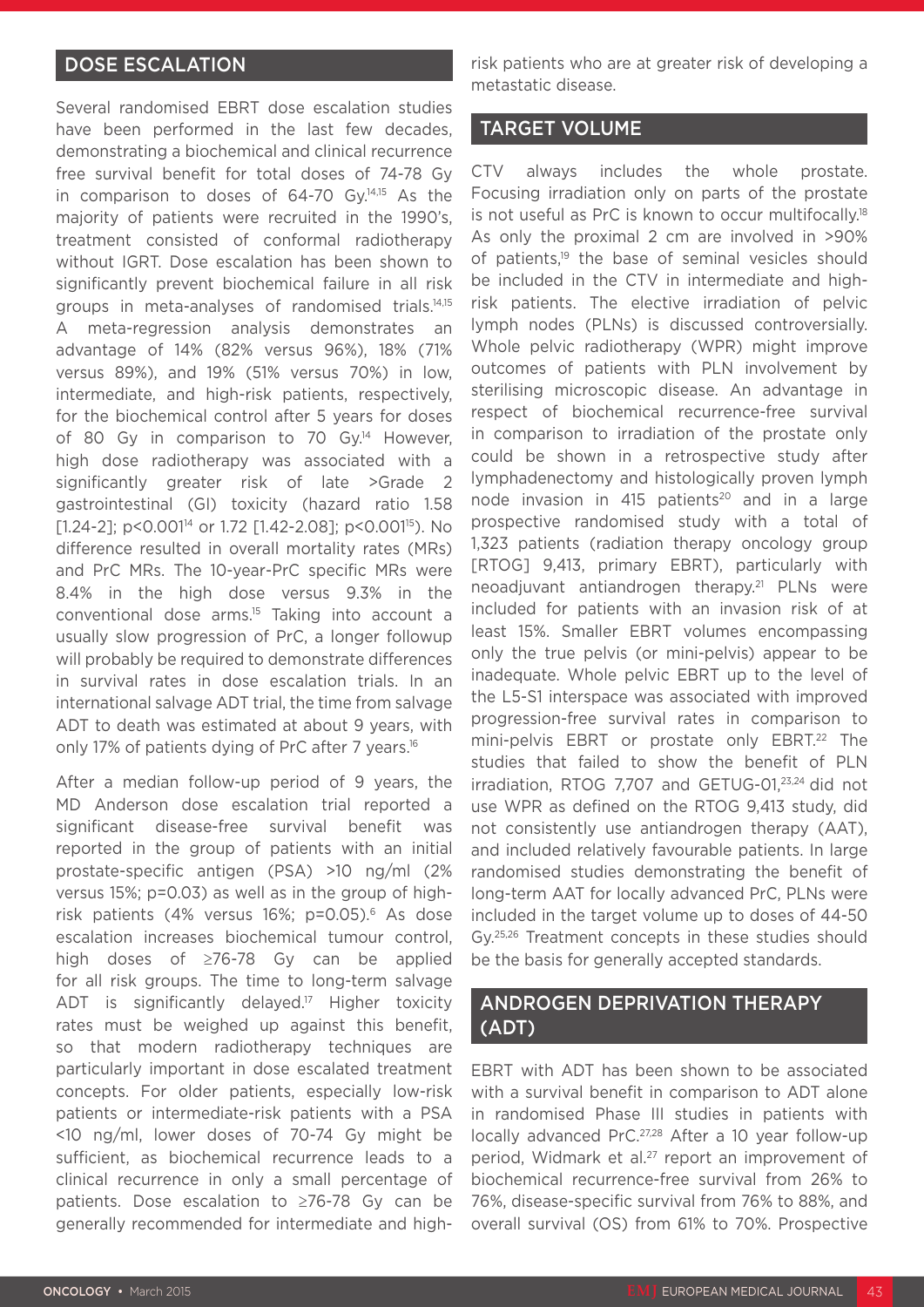randomised studies have shown an OS advantage for EBRT with ADT in comparison to EBRT alone for patients with locally advanced or high-risk PrC. In the EORTC 22,863 study patients received a treatment with an LHRH (luteinising hormone releasing hormone) agonist for 3 years,<sup>25</sup> and in the RTOG 85-31 study indefinitely or until signs of progression.26 Adjuvant AAT with bicalutamide (for a median time of 2 years) also resulted in an OS benefit in locally advanced PrC.<sup>29</sup> A short-term neoadjuvant ADT for 4 months was associated with a survival benefit for patients with larger local tumours ( $>25$  cm<sup>3</sup>) and a Gleason score 2-6 in the RTOG 86-10 study, $30$  in another study for patients with a PSA >10 ng/ml and a Gleason Score  $\geq 7.31$ High-risk patients benefit from longer ADT duration (3 and 2 years) in comparison to a shorter duration (4 and 6 months). $32,33$ 

RTOG 94-08 randomised patients with T1b-T2b tumours and a PSA <20 ng/ml to a short-term ADT of 4 months starting 2 months before EBRT versus EBRT alone. The largest overall and diseasespecific survival benefit resulted in the group of intermediate-risk patients, with significant increase of 10-year OS from 54% to 61%. No benefit resulted for low-risk patients.<sup>34</sup> Thus, high-risk patients benefit from a longer ADT of at least 2-3 years. Intermediate-risk patients might benefit from short-term ADT of 3-6 months. Randomised studies must evaluate if this benefit still exists when higher doses of ≥76 Gy are used.35 As ADT toxicity profile is well-known (hot flashes, impotence, osteoporosis, anaemia, weight gain, gynaecomastia, cardiotoxicity),36 patients with comorbidities should be individually assessed in respect of ADT, especially long-term ADT.

### HYPOFRACTIONATION CONCEPTS

Hypofractionated radiotherapy is defined by fraction doses of more than 2 Gy. Radiobiological PrC data and new advanced radiation therapy techniques with improved dose conformity are leading to an increasing number of hypofractionated treatments. Toxicity and tumour control after radiotherapy can be described by the linearquadratic equation. An important parameter in this equation is the  $\alpha/\beta$  ratio, which describes the sensitivity of normal tissues or tumours to fractionation in radiotherapy. Tumours with high α/β values are less able to repair injury between fractions than normal tissues with low  $\alpha/B$  values, so small fractions allow recovery of normal tissues

while killing tumour cells. The lower  $\alpha/\beta$  ratio of PrC compared to the surrounding late-responding normal tissues (e.g. the rectal wall) lays the potential foundation for hypofractionation to improve tumour control without increasing the risk of late effects in normal tissues.<sup>37</sup>

Currently available Phase III studies indicate similar biochemical outcomes for the hypofractionated in comparison to conventionally fractionated treatment concepts (Table 2).<sup>37-42</sup> Toxicity results were also without statistically significant differences, particularly regarding long term toxicity, 37-42 though Pollack et al.<sup>40</sup> found worse urinary function after hypofractionated radiotherapy in the subgroup of patients with compromised urinary function before treatment.40 Older studies, using doses below the current standard (60-64 Gy in 2 Gy fractions in the conventional arms) reported higher biochemical failure rates in the hypofractionated arms.41,42 Several Phase I and II studies with extreme hypofractionation have been published, using fractions of 6-10 Gy up to total doses of 36- 50 Gy.<sup>43</sup> Katz et al.<sup>44</sup> treated 477 patients. The majority received a total dose of 36.25 Gy in 7.25 Gy fractions. Biochemical control rates of ≥90% in low and intermediate-risk patients were reported after a median follow-up of 6 years. Phase III studies are currently recruiting. Extreme hypofractionation usually requires stereotactic techniques, including unique beam arrangements, stable immobilisation, motion control, and daily image guidance.

# SIMULTANEOUS INTEGRATED BOOST TO INTRAPROSTATIC LESION

Focusing the dose escalation on the actual tumour has the potential to increase tumour control without increasing toxicity. Local PrC recurrence after primary EBRT usually originates in the location of the primary tumour, as demonstrated in studies comparing magnetic resonance imaging (MRI) before EBRT and at the time of recurrence.<sup>45</sup> MRI, magnetic resonance spectroscopy (MRS), and positron emission tomography (PET) with choline, acetate, or prostate-specific membrane antigen (PSMA) are suitable methods to localise intraprostatic lesions with an adequate sensitivity and specificity.46,47 T2 weighted, diffusionweighted, and contrast-enhanced sequences are the recommended key sequences for PrC detection and localisation in multiparametric MRI. MRS indicates the metabolism within the tissue.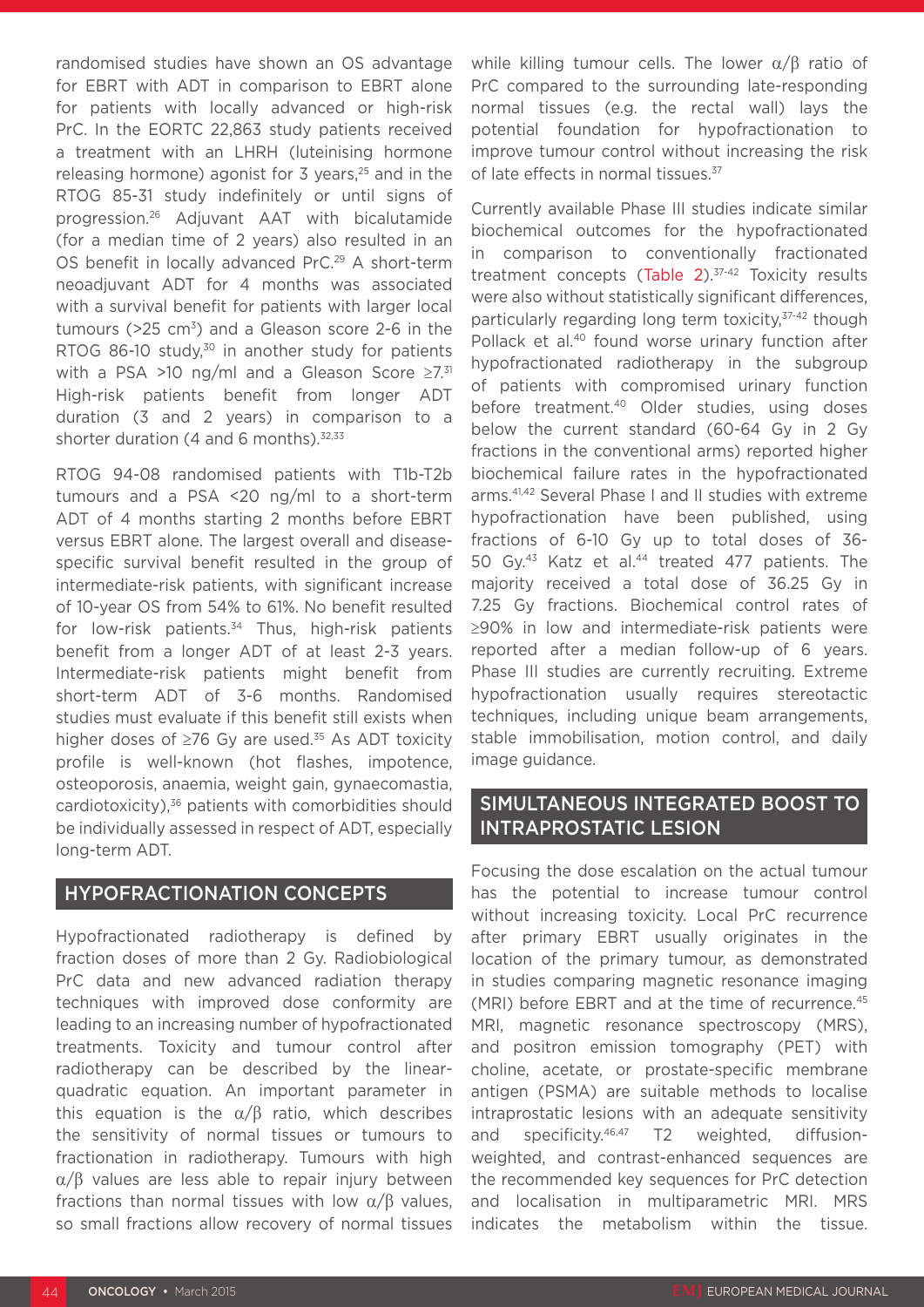#### Table 2: Randomised Phase III hypofractionation trials.

| Reference                    | Patient<br>number | <b>Patient population</b>                           | Median<br>follow-up | Fractionation   | <b>Biochemical</b><br>recurrence free<br>survival |
|------------------------------|-------------------|-----------------------------------------------------|---------------------|-----------------|---------------------------------------------------|
| Lukka et al. <sup>41</sup>   | 936               | Stage T1-T2<br>PSA <40 ng/ml                        | 6 years             | 60 Gy/2 Gy      | 60%                                               |
|                              |                   |                                                     |                     | 52.5 Gy/2.63 Gy | 53%                                               |
| Pollack et al. <sup>40</sup> | 303               | Intermediate and<br>high risk                       | 6 years             | 78 Gy/2 Gy      | 79%                                               |
|                              |                   |                                                     |                     | 70.2 Gy/2.7 Gy  | 77%                                               |
| Yeoh et al. <sup>42</sup>    | 217               | Stage T1-T2                                         | 7 years             | 64 Gy/2 Gy      | 34%                                               |
|                              |                   |                                                     |                     | 55 Gy/2.75 Gy   | 53%                                               |
| Arcangeli et<br>$al.^{38}$   | 168               | High risk                                           | 6 years             | 80 Gy/2 Gy      | 79%                                               |
|                              |                   |                                                     |                     | 62 Gy/3.1 Gy    | 85%                                               |
| Dearnaley et<br>$al.^{39}$   | 457               | Stage T1-T3a,<br>PSA <30 ng/ml                      | 4 years             | 70 Gy/2 Gy      |                                                   |
|                              |                   |                                                     |                     | 60 Gy/3 Gy      |                                                   |
|                              |                   |                                                     |                     | 57 Gy/3 Gy      |                                                   |
| Hoffman et al. <sup>37</sup> | 203               | Stage T1-T3b<br>PSA <20 ng/ml,<br>Gleason score <10 | 6 years             | 75.6 Gy/1.8 Gy  |                                                   |
|                              |                   |                                                     |                     | 72 Gy/2.4 Gy    |                                                   |

#### PSA: prostate-specific antigen.

High choline peaks indicate malignant areas, correlating to a higher ratio of cellular membranes per volume and a higher turnover of phospholipid membranes within the carcinoma.46

Molecular imaging by means of PET provides another method to study metabolic activity of tumours *in vivo*. PSMA has been used increasingly in recent years, tending to show a higher proportion of patients with suspected disease in comparison to other tracers.<sup>47</sup> The hybrid technology PET/CT reduces image fusion mismatches significantly. Studies comparing PET results with histological PrC specimens reported a specificity and positive predictive value between 80-90%.48 Treatment planning studies applying 18F-choline PET/CT, MRI/MRS, or angiotensin-converting enzyme PET-CT demonstrated a considerable potential for dose escalation to the macroscopic tumour with only minor changes of the dose to the

organs at risk and normal tissue complication probability.49,50 The opportunity for an improved adaptation of treatment plans for the individual patient results.

Clinical data on acute toxicity in a group of 118 PrC patients after dose escalation with a simultaneous integrated boost (SIB) technique to an MRI/MRS detected tumour (76 Gy median dose to PTV and 80 Gy median dose to gross target volume [GTV] prescribed) did not find an increase of severity or incidence of acute toxicity.51 The additional SIB did not increase quality of life (QoL) changes in the acute phase or >1 year after radiotherapy in a QoL study.52 Long-term results, including biochemical and clinical tumour control, have not been reported yet. Phase III studies are examining focal dose escalation up to 95.5 Gy, with doses of 76 Gy in 2 Gy fractions or 77 Gy in 2.2 Gy fractions to the whole prostate.<sup>53</sup>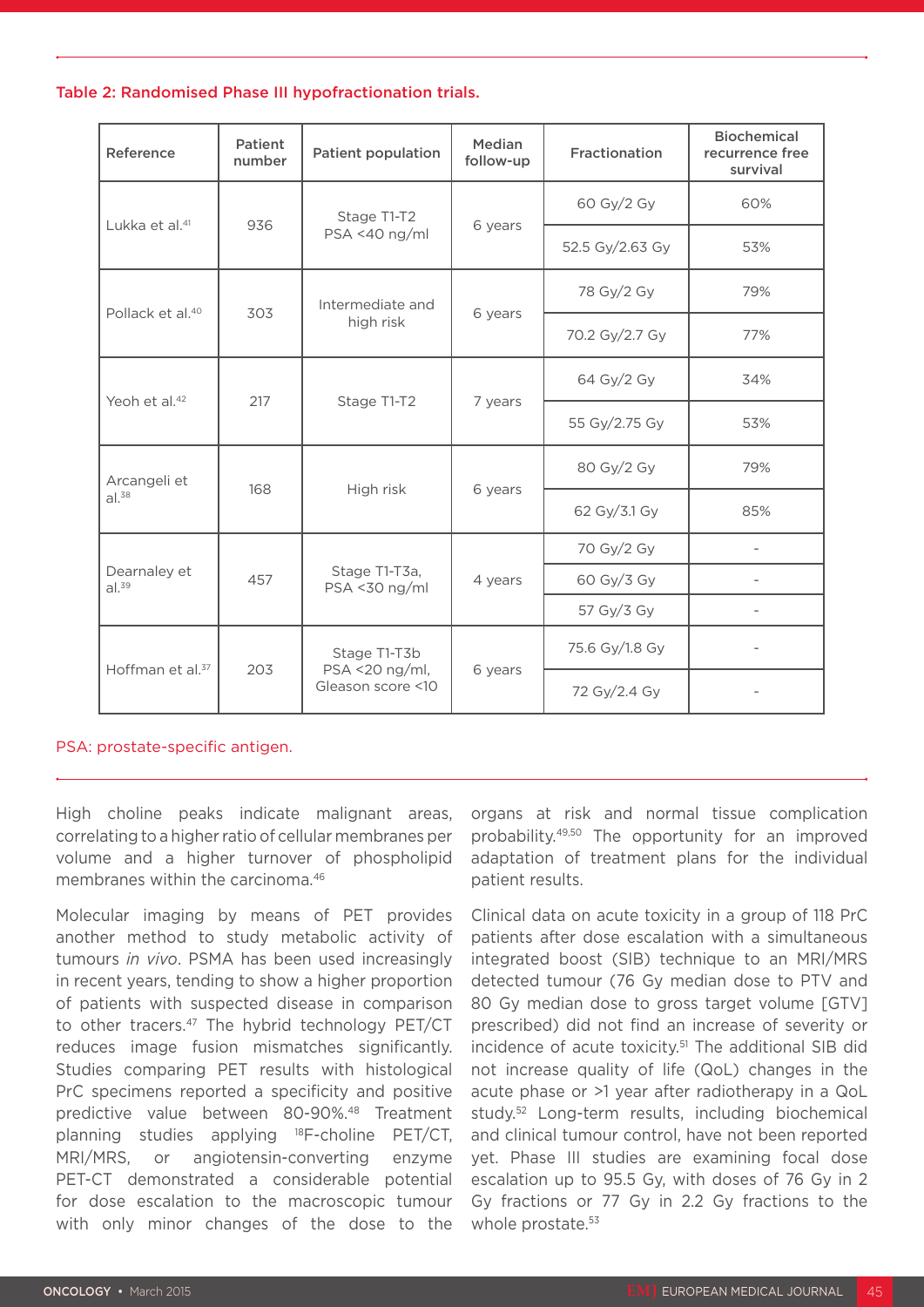

#### Figure 1: Simultaneous integrated boost to intraprostatic lesion with hydrogel spacer.

Tesla-2 weighted magnetic resonance imaging (A), prostate-specific membrane antigen positron emission tomography–computed tomography with spacer (B), isodose distribution with spacer and contours for treatment planning (C) in axial slices.

PTV: planning target volume; GTV: gross target volume.

## SPACER APPLICATION

Rectum toxicity is the dose-limiting toxicity. Dose-volume correlations have been reported in many studies. Hyaluronic acid, human collagen, an inflatable balloon, or hydrogel are potential materials that have been used in clinical studies to create a prostate-rectum separation effectively.54 The injection or implantation is performed under transrectal ultrasound guidance via the transperineal approach under local, spinal, or light general anaesthesia.54 Spacer insertion is facilitated by a prior hydrodissection, helping to place the spacer between Denonvilliers' fascia and anterior rectal wall, using the same 18-gauge spinal needle. The implantation of a biodegradable balloon implies an incision of 3-5 mm and 1.5 cm depth.<sup>55</sup> A distance of about 1 cm results after spacer injection or placement, leading to significantly lower rectal doses. Injections of up to 20 ml of spacer volume usually created a space of 1-1.5 cm between the prostate and rectal wall.<sup>56,57</sup> Studies have shown stable spacer volumes during the radiotherapy period.55,58

Well-tolerated injection or implantation techniques and low rectal treatment-related toxicity have been demonstrated in prospective studies.59,60 GI toxicity was evaluated in a group of 48 patients in a multi-institutional study. Only 12% of patients experienced Grade 2 acute GI toxicity (no patients with Grade 3 or higher toxicity) and 7% (two patients, one of them with Grade 1 at baseline already) experienced Grade 1 late GI toxicity within 12 months after treatment (no patients with Grade 2 or higher toxicity).<sup>60</sup> Long-term clinical results and the results of randomised studies are needed to better define the beneficial effect for the patient. Nevertheless, randomised trials are needed to define the benefit on the best level of evidence. The first randomised trial, evaluating the hydrogel spacer injection, has already closed patient accrual. An example for hypofractionated dose escalation to a simultaneous integrated boost with a hydrogel spacer is demonstrated in Figure 1. PrC was diagnosed in the left peripheral lobe in MRI and PSMA PET. A plan was calculated with a total dose of 78 Gy to the prostate in 2 Gy fractions, simultaneously 93.6 Gy in 2.4 Gy fractions to the intraprostatic lesion (GTV). Only 0.5% of the rectum volume was included within the 70 Gy isodose, so that extremely high doses can be delivered even to peripheral lesions without the risk of relevant rectal toxicity.

#### **CONCLUSION**

Radiobiological PrC data, technical advances in imaging techniques, treatment planning, and treatment delivery changed external beam radiotherapy standard concepts and led to new concepts that need to be evaluated in the near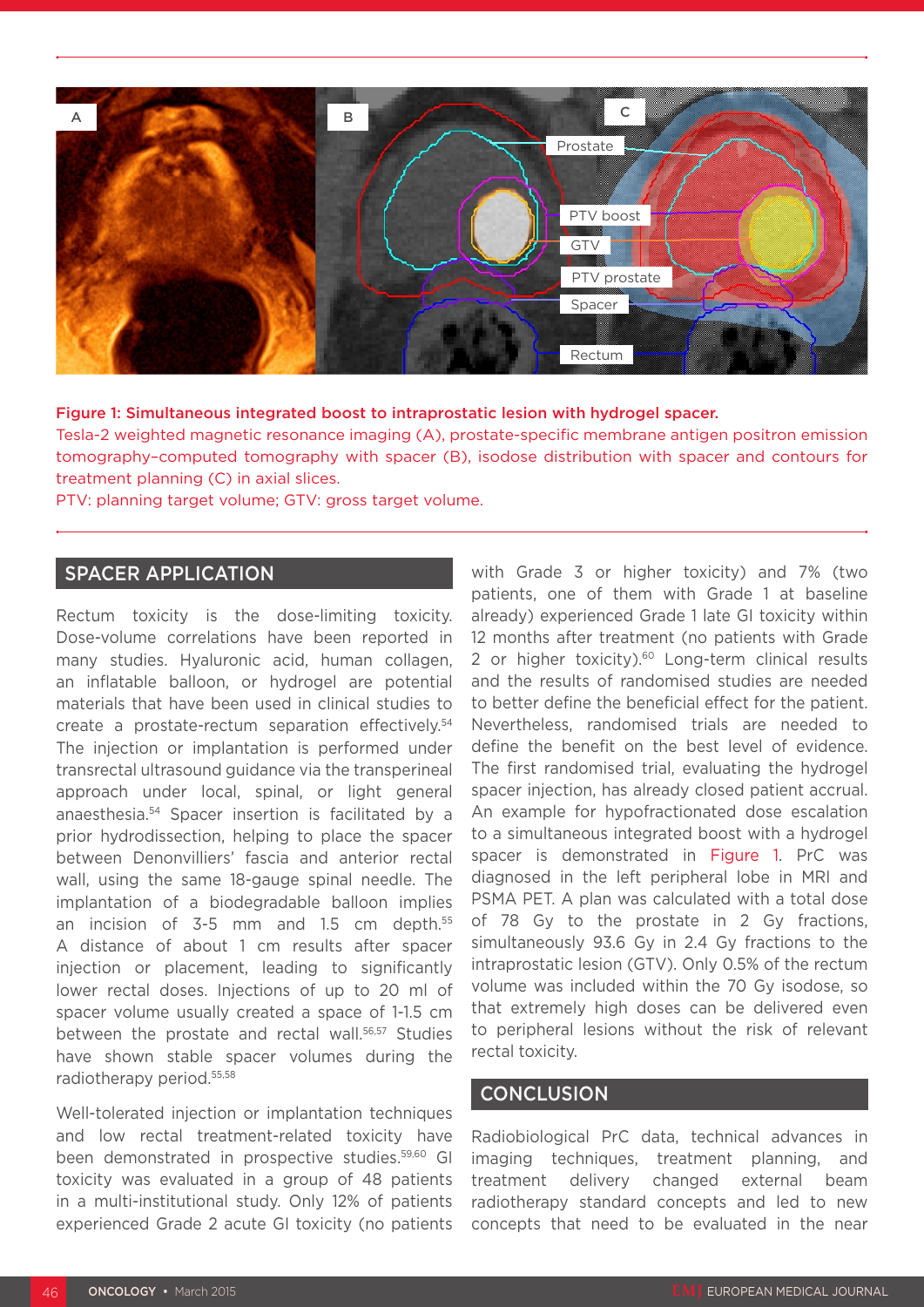future. The current standard implicates the delivery of a high conformal dose to the prostate with small safety margins, resulting from the application of daily image guidance. Hypofractionated radiotherapy is used increasingly, as data of prospective randomised trials are available with follow-up periods of several years. Extreme hypofractionation, definition of a simultaneous

integrated boost with a focused dose escalation, and the application of a spacer to protect the rectal wall are promising concepts that need to be evaluated in randomised Phase III trials. They might develop to new standards, making radiotherapy a convenient treatment with low toxicity and high tumour control rates.

#### REFERENCES

1. Peinemann F et al. Permanent interstitial low-dose-rate brachytherapy for patients with localised prostate cancer: a systematic review of randomised and nonrandomised controlled clinical trials. Eur Urol. 2011;60(5):881-93.

2. Resnick MJ et al. Long-term functional outcomes after treatment for localized prostate cancer. N Engl J Med. 2013;368(5):436-45.

3. Sanda MG et al. Quality of life and satisfaction with outcome among prostate-cancer survivors. N Engl J Med. 2008;358(12):1250-61.

4. D'Amico AV et al. Equivalent biochemical failure-free survival after external beam radiation therapy or radical prostatectomy in patients with a pretreatment prostate specific antigen of > 4-20 ng/ml. Int J Radiat Oncol Biol Phys. 1997;37(5):1053-8.

5. Ohri N et al. Late toxicity rates following definitive radiotherapy for prostate cancer. Can J Urol. 2012;19(4):6373-80.

6. Kuban DA et al. Long-term failure patterns and survival in a randomized dose-escalation trial for prostate cancer. Who dies of disease? Int J Radiat Oncol Biol Phys. 2011;79(5):1310-7.

7. Nguyen QN et al. Long-term outcomes for men with high-risk prostate cancer treated definitively with external beam radiotherapy with or without androgen deprivation. Cancer. 2013;119(18):3265-71.

8. Pinkawa M et al. Influence of the initial rectal distension on posterior margins in primary and postoperative radiotherapy for prostate cancer. Radiother Oncol. 2006;81(3):284-90.

9. de Crevoisier R et al. Increased risk of biochemical and local failure in patients with distended rectum on the planning CT for prostate cancer radiotherapy. Int J Radiat Oncol Biol Phys. 2005;62(4): 965-73.

10. Jereczek-Fossa BA et al. Transabdominal ultrasonography, computed tomography and electronic portal imaging for 3-dimensional conformal radiotherapy for prostate cancer. Strahlenther Onkol. 2007;183 (11):610-6.

11. Ng M et al. Fiducial markers and spacers in prostate radiotherapy: current applications. BJU Int. 2014;113 Suppl 2:13-20.

12. Li HS et al. Dosimetric consequences of intrafraction prostate motion. Int J Radiat Oncol Biol Phys. 2008;71(3):801-12. 13. Pinkawa M et al. Image-guided radiotherapy for prostate cancer. Implementation of ultrasound-based prostate localization for the analysis of inter- and intrafraction organ motion. Strahlenther Onkol. 2008;184(12):679-85.

14. Viani GA et al. Higher-thanconventional radiation doses in localized prostate cancer treatment: a metaanalysis of randomized, controlled trials. Int J Radiat Oncol Biol Phys. 2009;74(5):1405-18.

15. Hou Z et al. High dose versus conventional dose in external beam radiotherapy of prostate cancer: a metaanalysis of long-term follow-up. J Cancer Res Clin Oncol. 2014. [Epub ahead of print].

16. Crook JM et al. Intermittent androgen suppression for rising PSA level after radiotherapy. N Engl J Med. 2012;367(10):895-903.

17. Dearnaley DP et al. Escalateddose versus control-dose conformal radiotherapy for prostate cancer: long-term results from the MRC RT01 randomised controlled trial. Lancet Oncol. 2014;15(4):464-73.

18. Chen ME et al. Detailed mapping of prostate carcinoma foci: biopsy strategy implications. Cancer. 2000;89(8):1800-9.

19. Kestin L et al. Treatment of prostate cancer with radiotherapy: should the entire seminal vesicles be included in the clinical target volume? Int J Radiat Oncol Biol Phys. 2002;54(3):686-97.

20. Cozzarini C et al. Role of postoperative radiotherapy after pelvic lymphadenectomy and radical retropubic prostatectomy: a single institute experience of 415 patients. Int J Radiat Oncol Biol Phys. 2004;59(3):674-83.

21. Roach M 3rd et al; Radiation Therapy Oncology Group 9413. Phase III trial comparing whole-pelvic versus prostateonly radiotherapy and neoadjuvant versus adjuvant combined androgen suppression. J Clin Oncol. 2003;21(10):1904-11.

22. Roach M 3rd et al. Whole-pelvis, "mini-pelvis," or prostate-only external beam radiotherapy after neoadjuvant and concurrent hormonal therapy in patients treated in the Radiation Therapy Oncology Group 9413 trial. Int J Radiat Oncol Biol Phys. 2006;66(3):647-53.

23. Asbell SO et al. Elective pelvic irradiation in stage A2, B carcinoma of the prostate: analysis of RTOG 77-06. Int J Radiat Oncol Biol Phys. 1988;15(6): 1307-16.

24. Pommier P et al. Is there a role for pelvic irradiation in localized prostate adenocarcinoma? Preliminary results of GETUG-01. J Clin Oncol. 2007;25(34):5366-73.

25. Bolla M et al. Long-term results with immediate androgen suppression and external irradiation in patients with locally advanced prostate cancer (an EORTC study): a phase III randomised trial. Lancet. 2002;360(9327):103-6.

26. Pilepich MV et al. Androgen suppression adjuvant to definitive radiotherapy in prostate carcinoma- long-term results of phase III RTOG 85-31. Int J Radiat Oncol Biol Phys. 2005;61(5): 1285-90.

27. Widmark A et al; Scandinavian Prostate Cancer Group Study 7; Swedish Association for Urological Oncology 3. Endocrine treatment, with or without radiotherapy, in locally advanced prostate cancer (SPCG-7/SFUO-3): an open randomised phase III trial. Lancet. 2009;373(9660):301-8.

28. Mottet N et al. Addition of radiotherapy to long-term androgen deprivation in locally advanced prostate cancer: an open randomised phase 3 trial. Eur Urol. 2012;62(2):213-9.

29. Iversen P et al. Antiandrogen monotherapy in patients with localized or locally advanced prostate cancer: final results from the bicalutamide Early Prostate Cancer programme at a median follow-up of 9.7 years. BJU Int. 2010;105(8):1074-81.